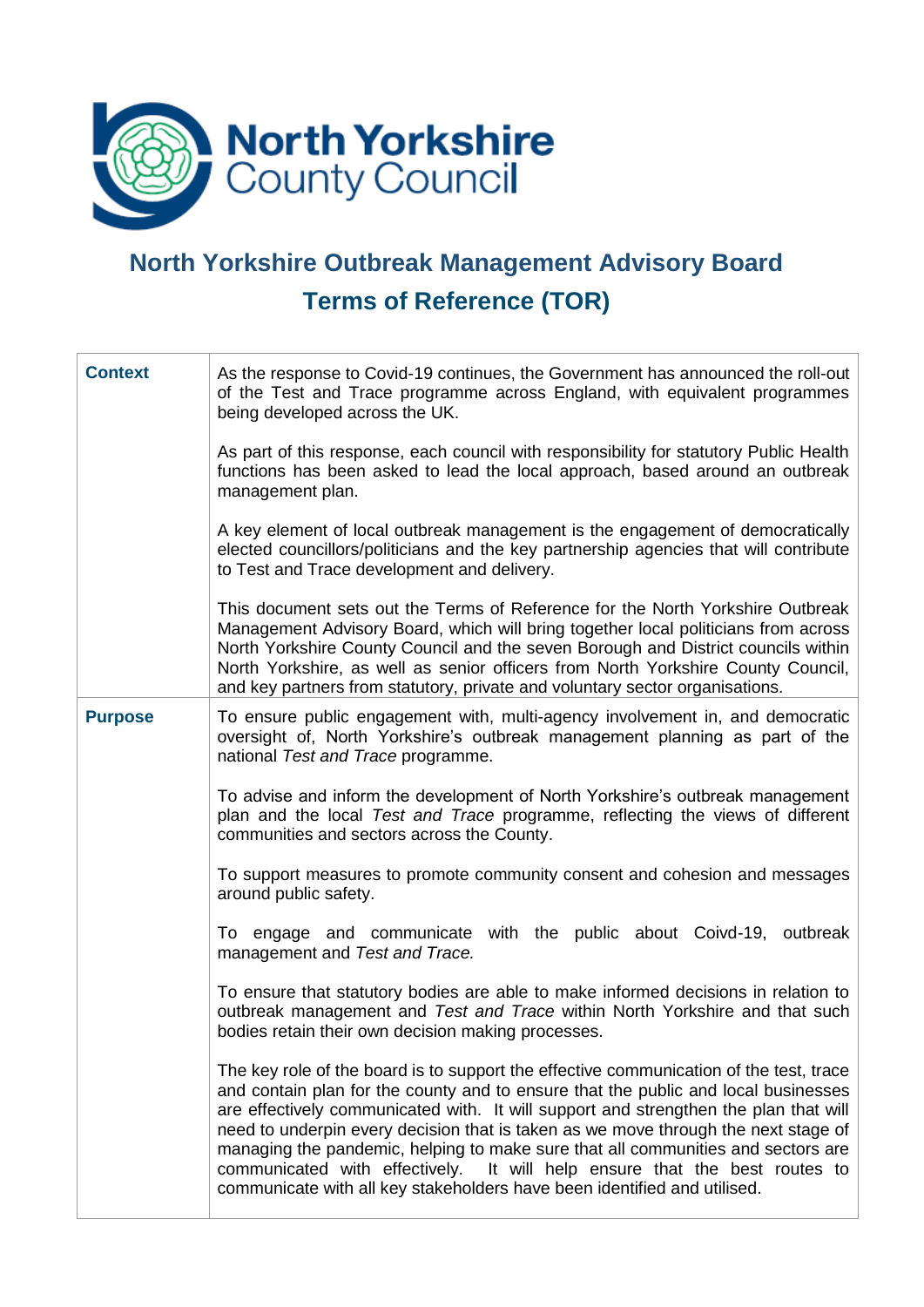|                                    | It will oversee the evaluation of the success of communications with the public, the<br>public sector and businesses to ensure that they are effective. It will receive<br>regular updates from the Health Protection Board via the Director of Public Health<br>or their nominated representative (see Appendix 1 for key links regarding National,<br>Regional and Local Policy integrated in a Local Plan).<br>Through these updates it will provide public oversight of progress on the<br>implementation of the Test, Trace, Contain stages.<br>It will also ensure that communications builds on existing good practice and that<br>lessons learned from other geographies are taken into account.<br>It will identify any barriers to progress and delivery and make suggestions to help<br>resolve them, making the most of any opportunities that may arise. |  |  |  |
|------------------------------------|-----------------------------------------------------------------------------------------------------------------------------------------------------------------------------------------------------------------------------------------------------------------------------------------------------------------------------------------------------------------------------------------------------------------------------------------------------------------------------------------------------------------------------------------------------------------------------------------------------------------------------------------------------------------------------------------------------------------------------------------------------------------------------------------------------------------------------------------------------------------------|--|--|--|
| <b>Decision</b><br>maker           | Decisions of the Board are purely advisory and its recommendations will be<br>considered through the governance arrangements of the bodies represented which<br>will retain their decision making sovereignty.                                                                                                                                                                                                                                                                                                                                                                                                                                                                                                                                                                                                                                                        |  |  |  |
| <b>Frequency</b>                   | The Board will meet, as and when required, initially every three weeks, although the<br>Chair has the right to change the frequency depending on local circumstances.                                                                                                                                                                                                                                                                                                                                                                                                                                                                                                                                                                                                                                                                                                 |  |  |  |
| Quorum                             | To be quorate the meeting must include:<br>The Chair or Deputy Chair<br>The Chief Executive of the County Council or nominated deputy<br>$\bullet$<br>Director of Public Health or nominated deputy<br>One Elected Member from a borough or district council (in addition to the<br>$\bullet$<br>Chair / Deputy Chair)<br>One other full member of the Board                                                                                                                                                                                                                                                                                                                                                                                                                                                                                                          |  |  |  |
| <b>Agenda</b><br>management<br>and | The County Council's Democratic Services team will support the agenda setting for,<br>and minuting of, the Board.                                                                                                                                                                                                                                                                                                                                                                                                                                                                                                                                                                                                                                                                                                                                                     |  |  |  |
| secretariat                        | Any member of the Board may request an agenda item to be considered at the<br>Chair's discretion and should do so within 48 hours of the next Board meeting.                                                                                                                                                                                                                                                                                                                                                                                                                                                                                                                                                                                                                                                                                                          |  |  |  |
|                                    | Given the potential emergency nature of the Board's business, final papers will be<br>distributed 24 hours before each Board.                                                                                                                                                                                                                                                                                                                                                                                                                                                                                                                                                                                                                                                                                                                                         |  |  |  |
|                                    | Any emergency items may be agreed with the Chair within three hours of the next<br>Board meeting.                                                                                                                                                                                                                                                                                                                                                                                                                                                                                                                                                                                                                                                                                                                                                                     |  |  |  |
|                                    | The Board will meet as a working group and will not therefore be covered under the<br>Access to Information Rules for committees. However, as communication is an<br>essential role of the Group, it recommendations will be communicated widely as<br>deemed appropriate.                                                                                                                                                                                                                                                                                                                                                                                                                                                                                                                                                                                            |  |  |  |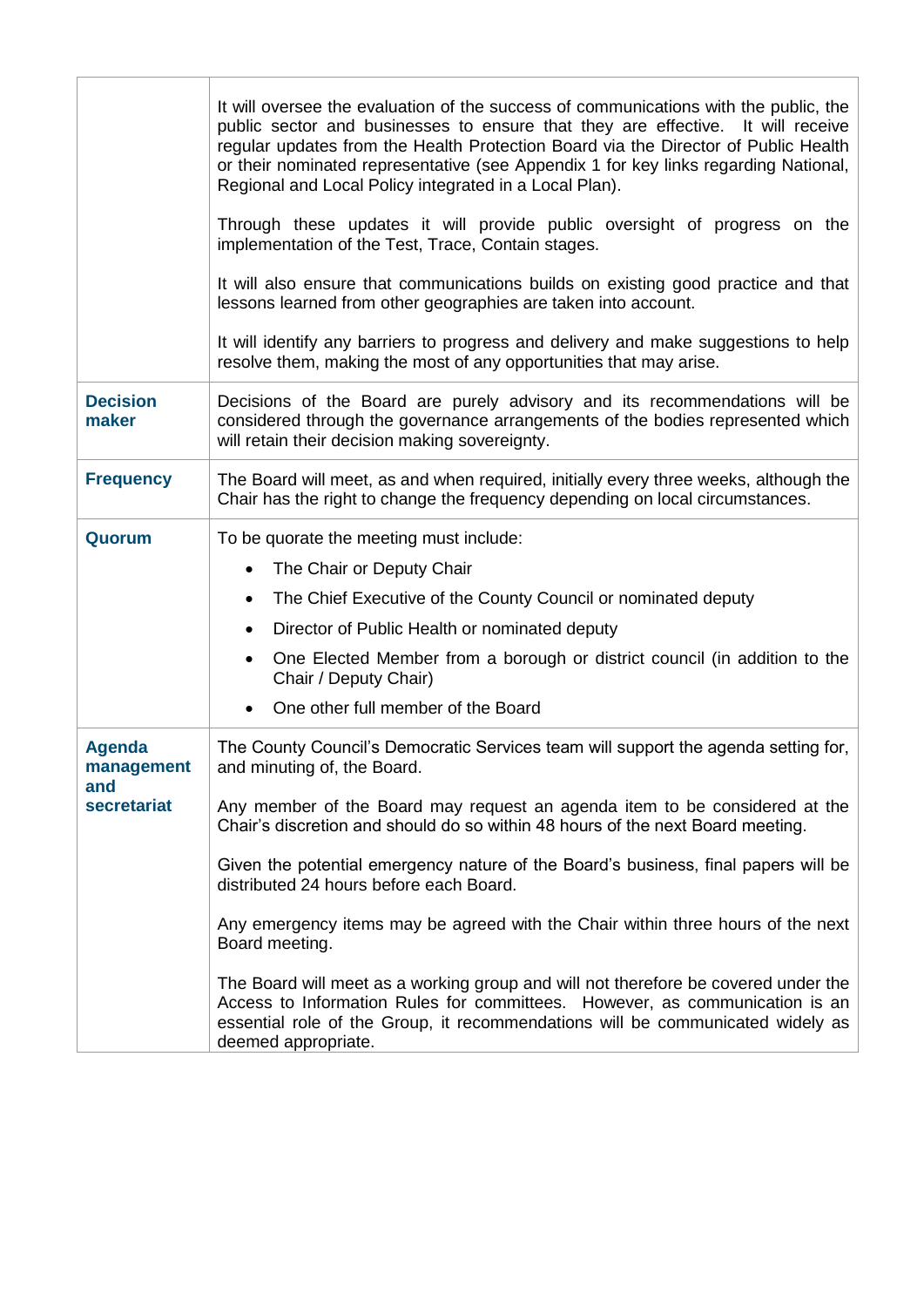| <b>Board membership</b>                                                                                              |                                                                                         |                                          |                                                                               |
|----------------------------------------------------------------------------------------------------------------------|-----------------------------------------------------------------------------------------|------------------------------------------|-------------------------------------------------------------------------------|
| <b>Name</b>                                                                                                          | <b>Title</b>                                                                            | Organisation                             | <b>Role</b>                                                                   |
| <b>County Councillor</b><br>Carl Les                                                                                 | <b>Council Leader</b>                                                                   | North Yorkshire County<br>Council        | Chair                                                                         |
| <b>County Councillor</b><br>Michael Harrison                                                                         | <b>Executive Member</b><br><b>Adult Social Care</b><br>and Health<br>Integration        | <b>North Yorkshire County</b><br>Council | Deputy Chair/Chair of North<br>Yorkshire Health and<br><b>Wellbeing Board</b> |
| <b>County Councillor</b><br><b>Caroline Dickinson</b>                                                                | <b>Executive Member</b><br>Public Health,<br>Prevention and<br><b>Supported Housing</b> | <b>North Yorkshire County</b><br>Council | <b>Lead Member for Public</b><br>Health                                       |
| <b>County Councillor</b><br><b>Stuart Parsons</b>                                                                    | Opposition<br>Member for NYCC                                                           | <b>North Yorkshire County</b><br>Council | <b>Opposition Member for</b><br><b>NYCC</b>                                   |
| <b>Richard Flinton</b>                                                                                               | <b>Chief Executive</b><br>Officer                                                       | North Yorkshire County<br>Council        | <b>Chief Executive</b>                                                        |
| Dr Lincoln Sargeant                                                                                                  | <b>Director of Public</b><br>Health                                                     | North Yorkshire County<br>Council        | <b>Statutory Director of Public</b><br>Health                                 |
| <b>Councillor Richard</b><br>Foster                                                                                  | <b>Council Leader</b>                                                                   | <b>Craven District Council</b>           | <b>District Council</b><br>Representative                                     |
| <b>Councillor Stephen</b><br>Watson                                                                                  | Portfolio Holder for<br>Environmental<br>Health, Waste and<br>Recycling                 | <b>Hambleton District</b><br>Council     | <b>District Council</b><br>Representative                                     |
| <b>Councillor Ann</b><br>Myatt                                                                                       |                                                                                         | Harrogate Borough<br>Council             | <b>District Council</b><br>Representative                                     |
| <b>Councillor Angie</b><br>Dale                                                                                      | <b>Council Leader</b>                                                                   | <b>Richmondshire District</b><br>Council | <b>District Council</b><br>Representative                                     |
| <b>Councillor Keane</b><br>Duncan<br><b>NOTE: Substitute</b><br>will be Councillor<br>Steve Arnold,<br>Deputy Leader | <b>Council Leader</b>                                                                   | <b>Ryedale District Council</b>          | <b>District Council</b><br>Representative                                     |
| Council<br>representative to be<br>confirmed - for first<br>meeting Nick<br>Edwards will be an<br>attendee           | Officer                                                                                 | Scarborough Borough<br>Council           | <b>District Council</b><br>Representative                                     |
| <b>Councillor Mark</b><br>Crane                                                                                      | <b>Council Leader</b>                                                                   | <b>Selby District Council</b>            | <b>District Council</b><br>Representative                                     |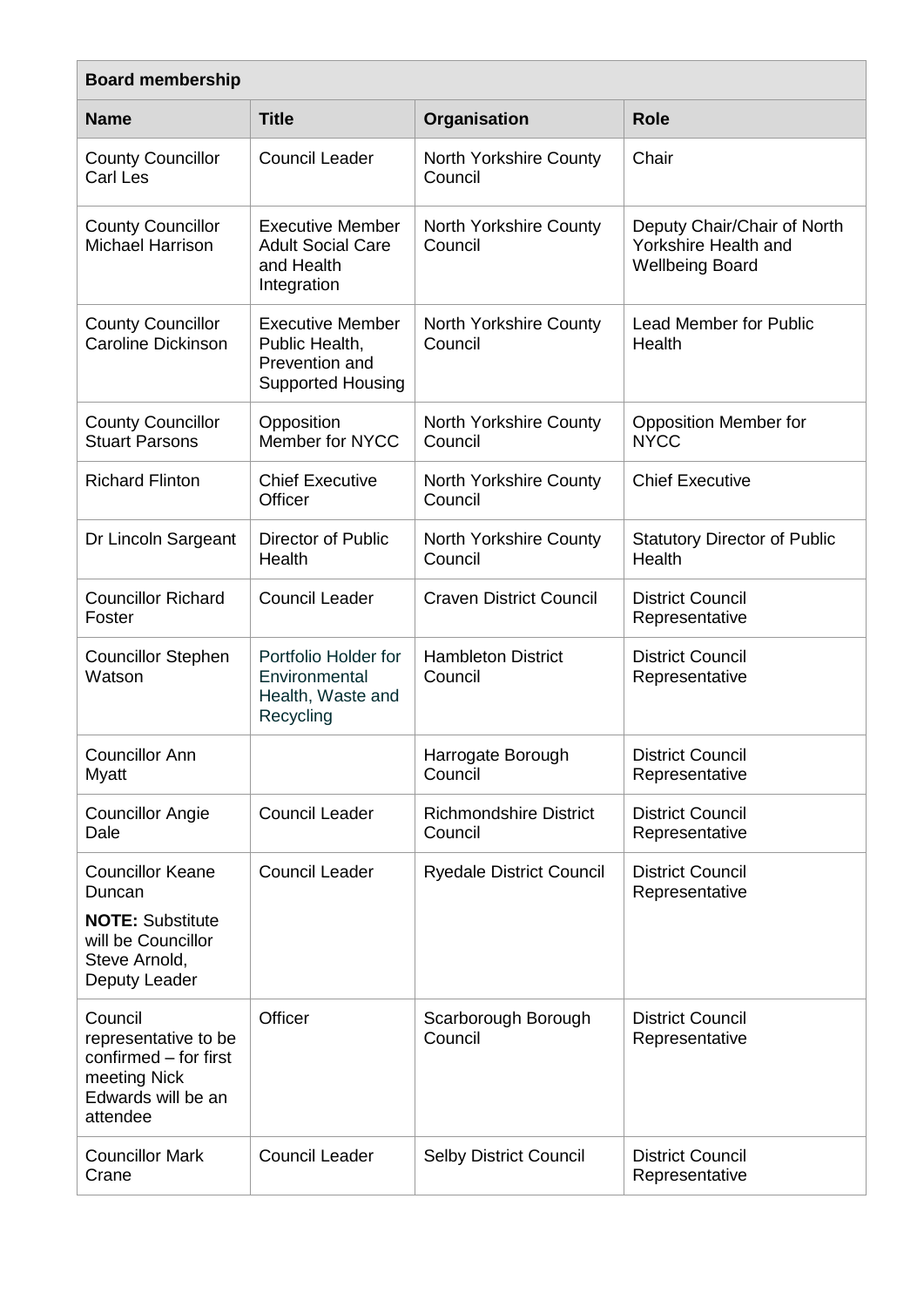| <b>Name</b>         | <b>Title</b>                                                            | Organisation                                                                                                                                 | <b>Role</b>                                                                                                                            |
|---------------------|-------------------------------------------------------------------------|----------------------------------------------------------------------------------------------------------------------------------------------|----------------------------------------------------------------------------------------------------------------------------------------|
| Julia Mulligan      | North Yorkshire<br>Police, Fire and<br>Crime<br>Commissioner            | North Yorkshire Fire and<br>North Yorkshire Police, Fire<br>and Crime Commissioner<br><b>Rescue Service</b><br><b>North Yorkshire Police</b> |                                                                                                                                        |
| Lisa Winward        | Chief Constable [or<br>nominated<br>representative]                     | <b>North Yorkshire Police</b>                                                                                                                | <b>North Yorkshire Police</b>                                                                                                          |
| <b>Richard Webb</b> | <b>Corporate Director</b><br><b>Health and Adult</b><br><b>Services</b> | <b>North Yorkshire County</b><br>Council                                                                                                     | <b>Statutory Director of Adult</b><br>Social Services and<br>nominated deputy for the<br><b>Chief Executive Officer</b><br><b>NYCC</b> |
| lan Yapp            | <b>Head Teacher</b>                                                     | <b>Riverside Primary School</b>                                                                                                              | Representative for Schools                                                                                                             |
| Mike Padgham        | Chair                                                                   | Independent Care Group                                                                                                                       | Representing independent<br>and voluntary sector care<br>providers                                                                     |
| Dr Sally Tyrer      | Chair                                                                   | North Yorkshire Local<br><b>Medical Committee</b>                                                                                            | Representing primary care                                                                                                              |
| David Kerfoot       | Chair                                                                   | North Yorkshire and York<br><b>Local Enterprise</b><br>Partnership                                                                           | Representing businesses                                                                                                                |
| Leah Swain          | <b>Chief Executive</b>                                                  | <b>Community First</b><br>Yorkshire                                                                                                          | Representing the voluntary<br>sector and volunteers                                                                                    |
| Amanda Bloor        | Chair                                                                   | North Yorkshire Health<br>and Social Care Systems<br>Leadership Executive                                                                    | Representing the 3 North<br><b>Yorkshire Clinical</b><br>Commissioning Groups and<br>the 6 main NHS Foundation<br><b>Trusts</b>        |
| To be confirmed     | Nominated officer<br>representative                                     | <b>Healthwatch North</b><br>Yorkshire                                                                                                        | Statutory public involvement<br>voice for the NHS and social<br>care                                                                   |
| David Bagguley      | Consultant in<br><b>Health Protection</b><br>(Acting)                   | <b>Public Health England</b>                                                                                                                 | <b>Representing Public Health</b><br>England regionally                                                                                |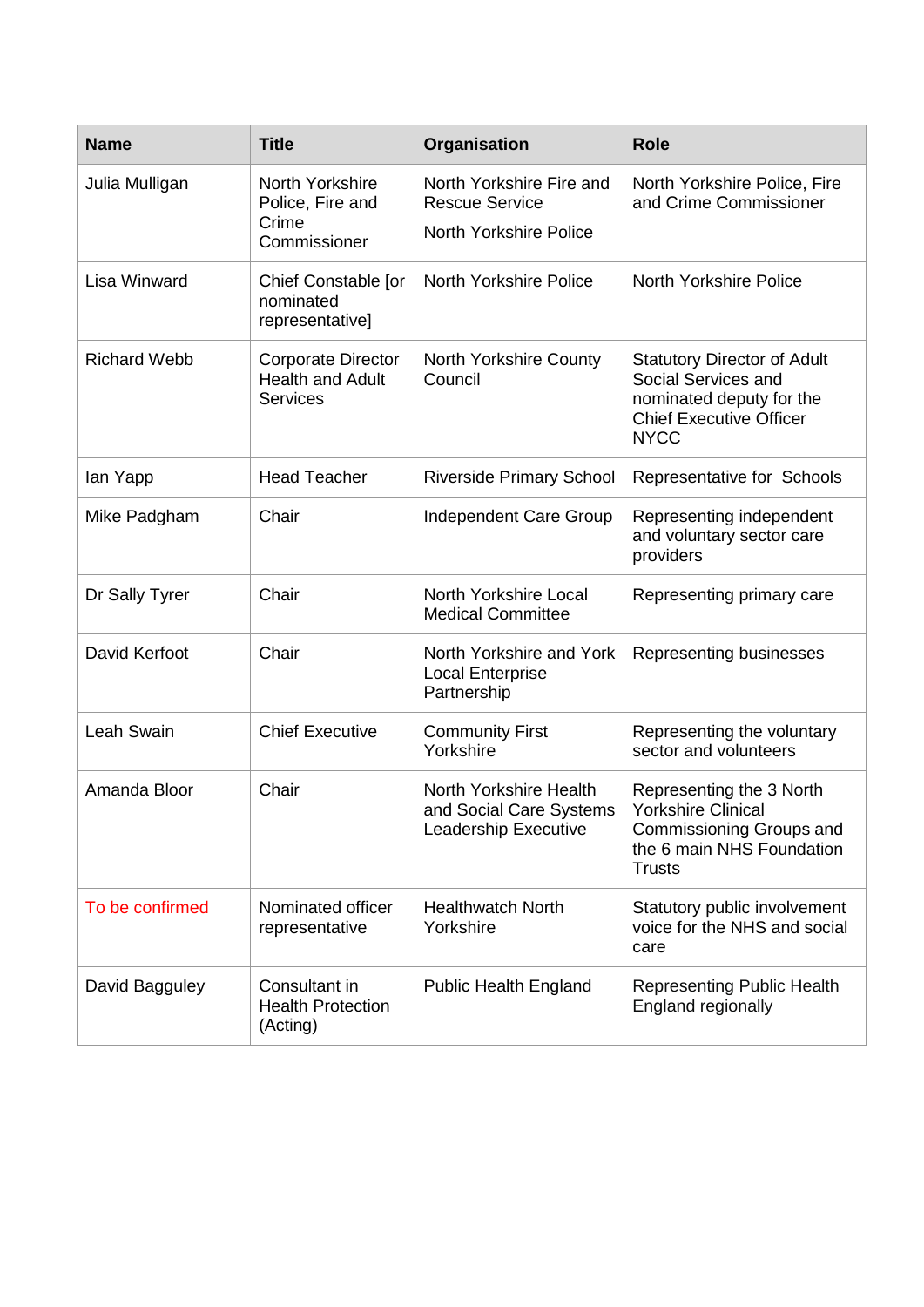| In attendance        |                                                             |                                   |                            |
|----------------------|-------------------------------------------------------------|-----------------------------------|----------------------------|
| <b>Name</b>          | <b>Title</b>                                                | Organisation                      | <b>Role</b>                |
| <b>Patrick Duffy</b> | Legal and<br>Democratic<br><b>Services</b>                  | North Yorkshire County<br>Council | Secretariat                |
| <b>Phil Mettam</b>   | Humber, Coast and<br>Vale NHS Test and<br><b>Trace Lead</b> | <b>NHS</b>                        | <b>Test and Trace Lead</b> |
| Vanessa Glover       | Head of<br>Communications                                   | North Yorkshire County<br>Council | Communications             |

Other attendees (e.g. from the transport, culture/events/sport, pharmacy sectors) to be invited as and when required

| <b>Notes</b> |
|--------------|
|--------------|

- 1. The Board does not have any decision making powers, its main function is one of advice, support and challenge. This is because decision making is sovereign with the constituent bodies and they all operate under their own recognised delegated schemes of delegation.
- 2. Board members should make every effort to attend meetings, but they can delegate to named individuals as appropriate and must endeavour to ensure that the delegated person attends.
- 3. Others, as appropriate, may be invited by the chair to attend for specific items on the agenda and constituent bodies are free to choose who they nominate onto the Board.
- 4. The Board will receive appropriate documentation in order to form views and give advice to the decision makers.
- 5. Board members and attendees must manage any potential conflicts of interest in an appropriate way. Any conflicts should be declared at the start of the meeting. It is noted that this is an advisory group and individuals who represent retail, schools etc. have been chosen to reflect the views of those bodies and will not be considered as having a conflict in expressing their sectors views on proposals.
- 6. There will be a clear mechanism for comments and recommendations to reach the decision maker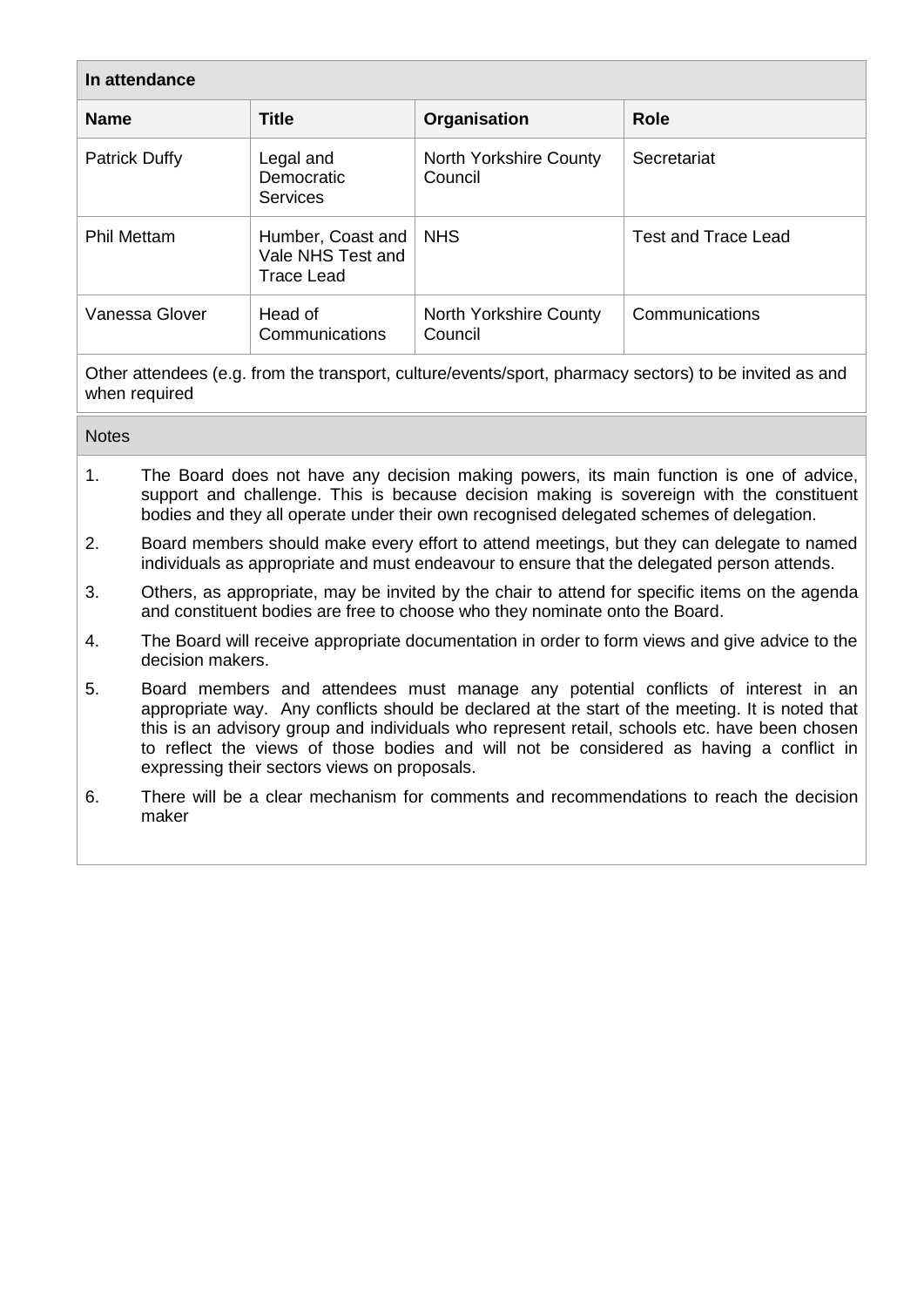## **National, Regional and Local Policy Integrated in a Local Plan – Key Links**

| Local       | Group                                                               | <b>Role</b>                                                                                                                                                            |
|-------------|---------------------------------------------------------------------|------------------------------------------------------------------------------------------------------------------------------------------------------------------------|
|             | <b>COVID-19 Health Protection</b><br><b>Board</b>                   | Responsible for the development of local<br>outbreak control plans by the Directors of<br><b>Public Health</b>                                                         |
|             | <b>Strategic Co-ordinating Group</b>                                | Gold emergency planning group to support,<br>co-ordinate and partner with broad local<br>groups to support delivery of outbreak plans<br>(e.g. Police, SIRE, NHS etc.) |
| This Board: | <b>North Yorkshire Outbreak</b><br><b>Management Advisory Board</b> | Provide political ownership and public-<br>facing engagement and communication<br>for outbreak response                                                                |

| Regional | Local resilience Forum | Coordinate public and emergency services<br>to respond to regional emergencies |
|----------|------------------------|--------------------------------------------------------------------------------|
|          | Integrated Care System | Develop and deliver regional health strategy                                   |

| <b>National</b> | Test and Trace Programme | Develop national test and trace strategy                                                                                        |
|-----------------|--------------------------|---------------------------------------------------------------------------------------------------------------------------------|
|                 | Joint Biosecurity Centre | Provide data and analytics relating to<br>management of regional infection rates<br>building on PHE's surveillance data systems |

**See overleaf for Version Control**